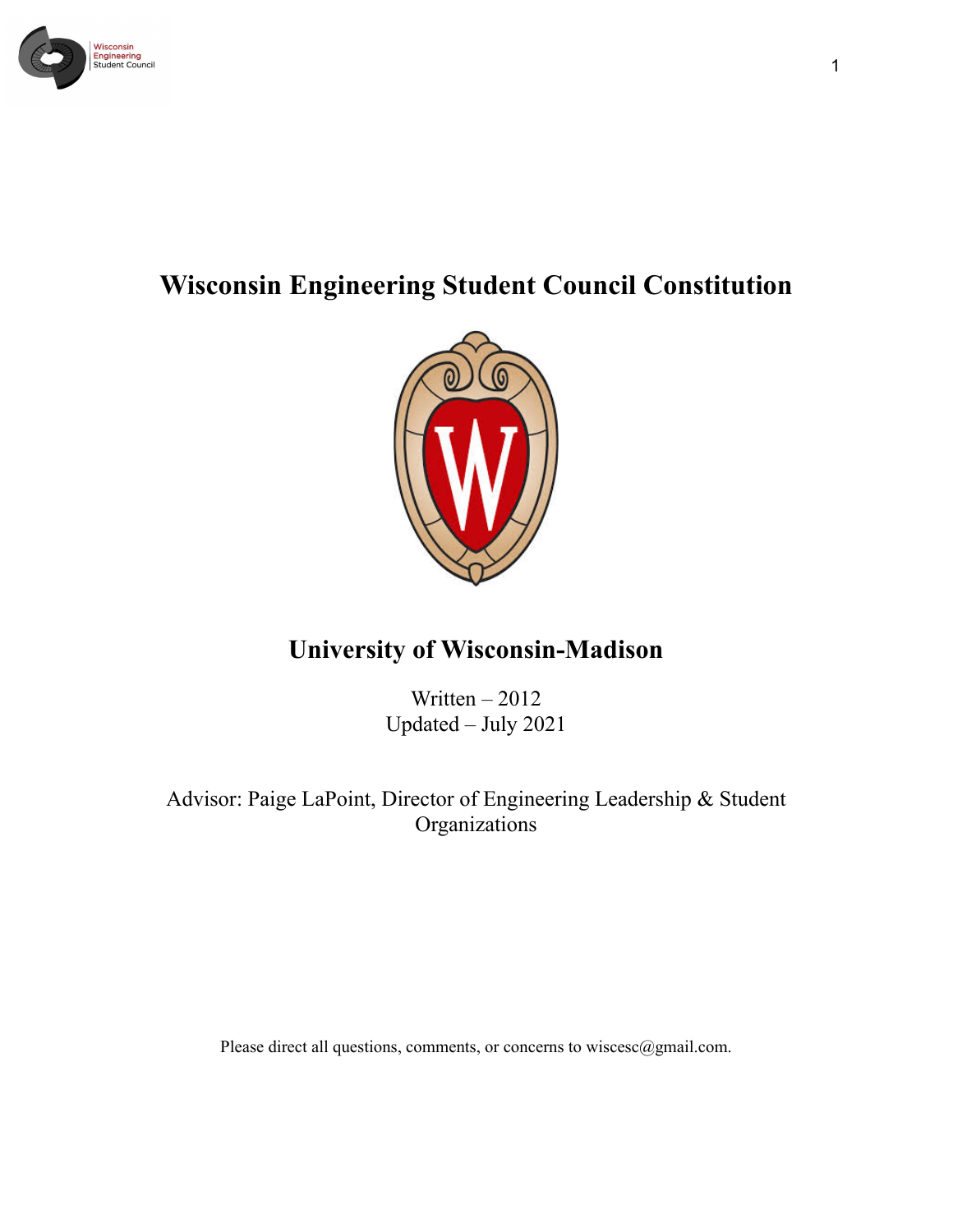

# **Table of Contents**

| Contents                                                       |                |
|----------------------------------------------------------------|----------------|
| Article I - Organization Name                                  | 3              |
| Article II - Mission Statement                                 | 3              |
| Article III – Membership                                       | 3              |
| Article IV Organizational Structure and Elections              | $\overline{4}$ |
| Article V - Amendments to the Constitution and Bylaws          | 5              |
| <b>Bylaws of the Wisconsin Engineering Student Council</b>     | 5              |
| Article I - Responsibilities of all WESC Members               | 5              |
| Article II - Responsibilities of WESC Executive Board Members  | 5              |
| Article III – WESC General Meetings, Events, and Communication | 9              |
| Article V – WESC Executive Board Meetings                      | 10             |
| Article VI - Nominations and Elections                         | 10             |
| Article VII. Quorum                                            | 10             |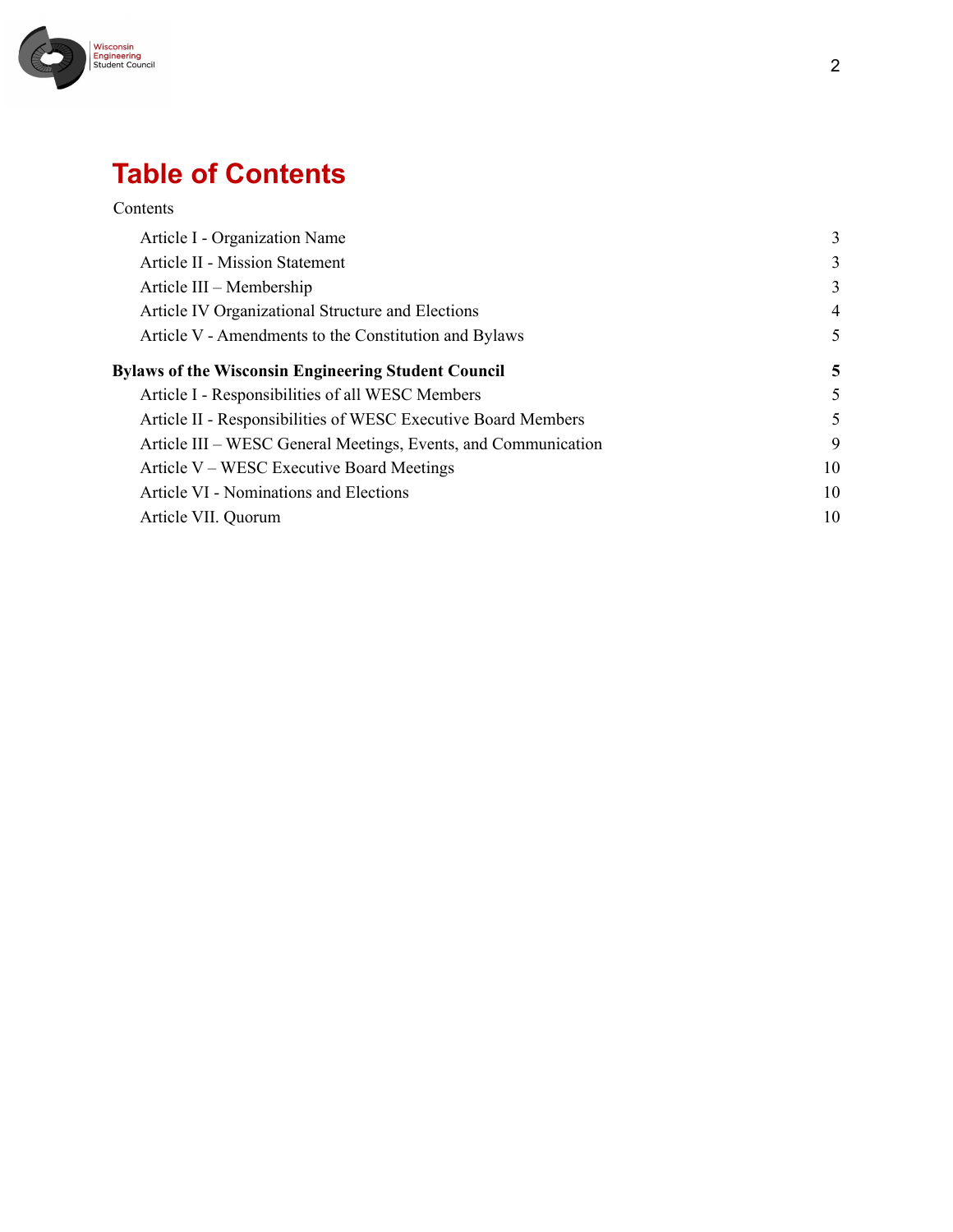

# The Wisconsin Engineering Student Council Constitution

### <span id="page-2-0"></span>**Article I - Organization Name**

The name of this organization shall be the Wisconsin Engineering Student Council, hereby referred to as WESC.

### <span id="page-2-1"></span>**Article II - Mission Statement**

- Section 1 The Wisconsin Engineering Student Council (WESC) serves as the voice and representation of all engineering students at the University of Wisconsin-Madison. WESC fosters cooperation and communication, acting as a bridge between students and administration to encourage camaraderie between students, student organizations, the College of Engineering, and the university as a whole. This is enacted by facilitating events, hosting listening sessions, and advocating for the overall student experience within the College of Engineering.
- Section 2 WESC provides an avenue for student opinion in the daily and long term plans for the College of Engineering. Through monthly general member meetings, students and student organizations can discuss and recommend ideas for improvement in the CoE. WESC is a network for information, resources, and funding, providing students and student organizations a means to accomplish their goals. Through WESC's own college and campus-wide events, the student council aims to leave a lasting impact on the generations of students that come through this institution.

### <span id="page-2-2"></span>**Article III – Membership**

- Section 1 All undergraduate engineering students at the University of Wisconsin-Madison are highly encouraged and welcomed to join WESC. Graduate students are not eligible for membership. This includes, but is not limited to, the leadership positions (President, Vice President, etc.) in WESC, as they must be held by UW-Madison undergraduate students.
- Section 2 Any executive board member or officer may be removed from their term of office by a  $\frac{2}{3}$ majority vote by all WESC Executive Board members. The plan for accountability is to first meet with the President/Vice President, followed by a scheduled meeting with the current WESC advisor. If the situation continues to escalate, then a vote will be held during an executive board meeting no longer than two weeks after the meeting with the WESC advisor. Following a vote in favor of removal, a mandated discussion will be held with the person in question with documentation of why the person is being removed, within one week of the final vote.
- Section 3 In the case that any executive board member is unable to finish their term of office, the vacant position shall be filled at the discretion of the President/Vice President by appointment.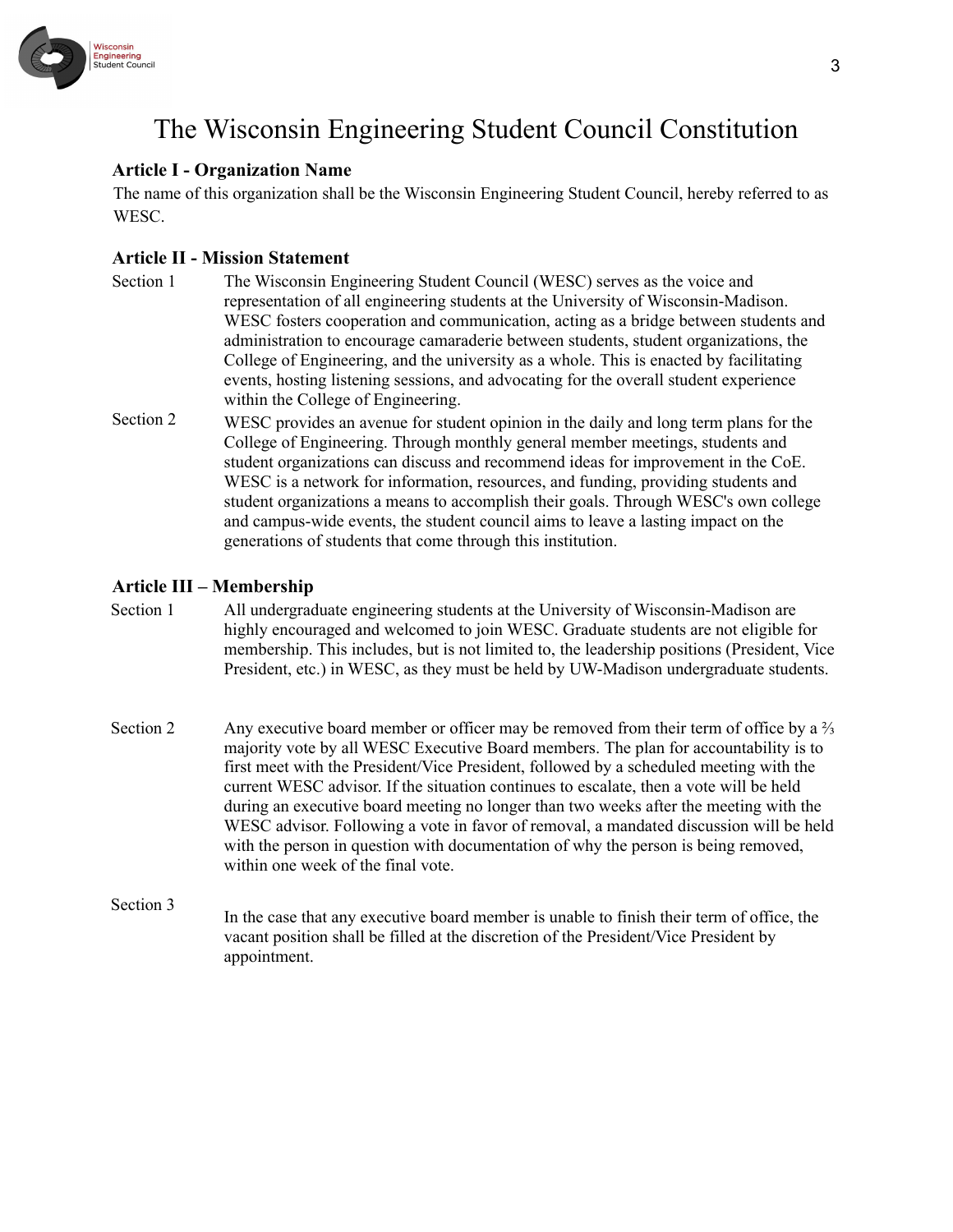

- Section 4 Membership and participation are free from discrimination on the basis of -- real or perceived -- race, religion, color, sex, age, national origin or ancestry, genetic information, marital status, parental status, sexual orientation, gender identity, gender expression, disability, creed, pregnancy, or status as a veteran. In addition to the categories covered under university policies and law, the Wisconsin Engineering Student Council is also committed to nondiscrimination on the basis of political affiliation, physical attributes, and socioeconomic status.
- Section 5 Students of the CoE are welcome to attend and bring forth ideas at WESC general meetings, but do not have the ability to vote on legislation or political appointments. All undergraduate students in the CoE are also invited and encouraged to attend all WESC events and activities.
- Section 6 Exec members are required to attend all scheduled meetings for their position. If they are unable to attend a meeting, they must contact the President/Vice President with a reasonable excuse in advance. Executive Board members who cannot attend the meeting must send an officer in their place to present updates and field questions. Any Executive Board member who misses more than two meetings in one semester without following this procedure shall be relieved of their duties. Officers are not required to attend executive board meetings; it is up to the discretion of the committee leader.
- Section 7 Active membership in WESC is defined as holding a leadership position (on the executive board or officer team) or participating in at least one of the designated committees. General membership is defined as attending one WESC-related event per semester. Events are categorized as general member meetings, virtual events, student forums, committee work, or any activity deemed appropriate to count toward this requirement by the President/Vice President.
- Section 8 Membership and engagement in WESC will be tracked by the VP of Recruitment and Engagement.

#### <span id="page-3-0"></span>**Article IV Organizational Structure and Elections**

- Section 1 The Director of Student Orgs and Leadership Programs shall be the advisor for the council. The WESC President/Vice President and lead advisor will regularly report to and receive input from the CoE Associate Dean of Undergraduate Affairs and/or Dean of the College of Engineering.
- Section 2 The Wisconsin Engineering Student Council shall consist of eight executive board members (President, Vice President, VP Student Organizations, VP Finance, VP Recruitment and Engagement, VP Communications, VP Diversity and Student Experience, VP of Professional Relations) that shall coordinate all WESC business and activities in accordance with the constitution and bylaws. These elections will be held in accordance with Article IV, Section 3.
- Section 3 If defined within the position description, each member of WESC shall be generally elected by the engineering student body at the time denoted by WESC. The President/Vice President will decide the election process in conjunction with the executive board and the WESC advisor. All election logistics will be carried out by the WESC advisor.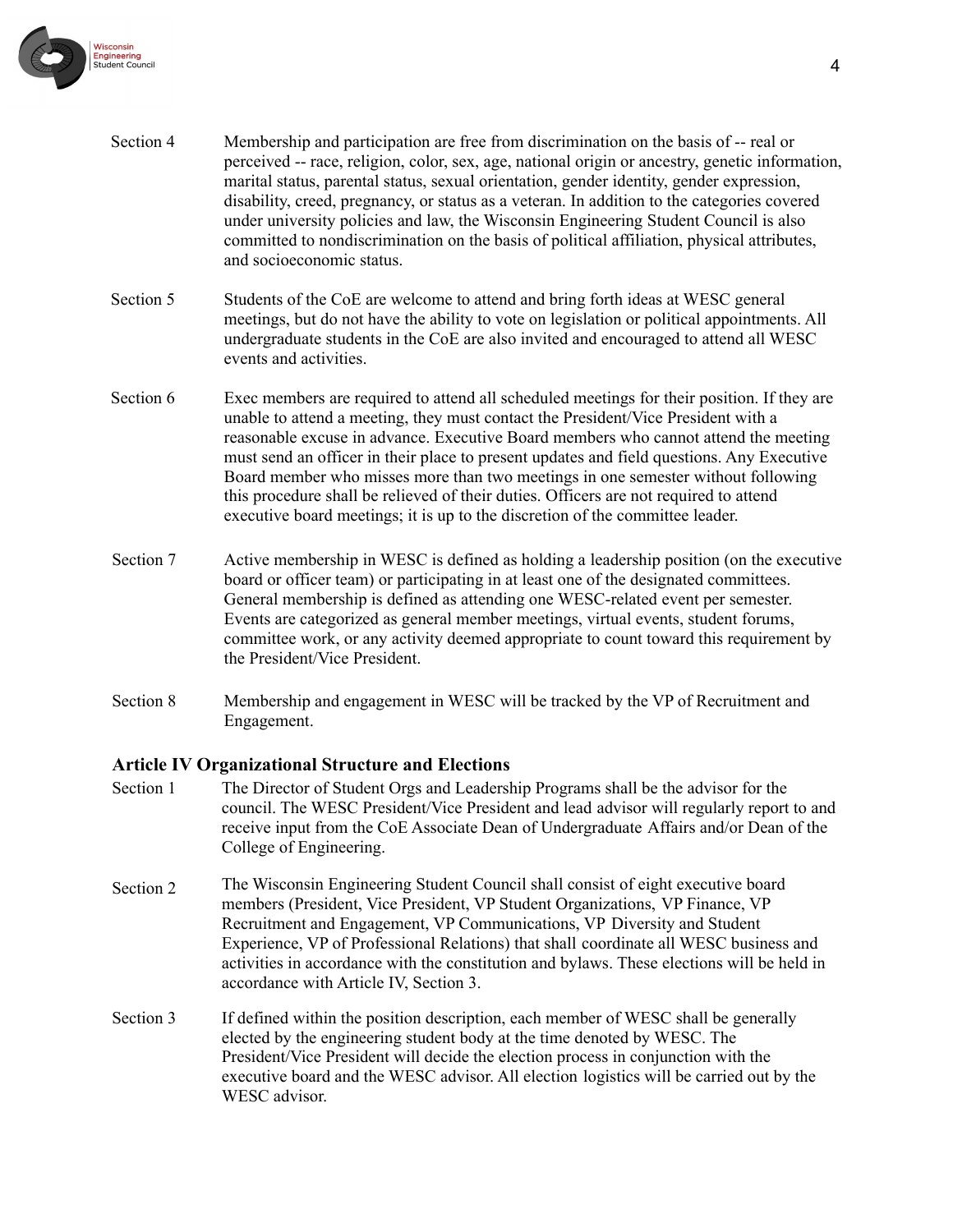

- Section 4 The term of office for each voting member of WESC shall be defined as one full calendar year starting from the end of the academic school year.
- Section 5 All WESC business, including but not limited to; member meetings, events, elections, board meetings may be conducted in a virtual environment at any point if needed to maintain the health and safety of all students or to abide by campus regulations and policy.

### <span id="page-4-0"></span>**Article V - Amendments to the Constitution and Bylaws**

| Section 1 | The approval of a constitutional or bylaw amendment shall require a $\frac{2}{3}$ affirmative<br>vote by the WESC Officers. |
|-----------|-----------------------------------------------------------------------------------------------------------------------------|
| Section 2 | Any member of WESC may propose an amendment to the constitution or bylaws.                                                  |
| Section 3 | The Wisconsin Engineering Student Council shall not adopt any bylaws that are in<br>conflict with the constitution.         |
| Section 4 | Amendments passed by the WESC Executive Board members shall become<br>effective immediately.                                |

### **Bylaws of the Wisconsin Engineering Student Council**

#### <span id="page-4-2"></span><span id="page-4-1"></span>**Article I - Responsibilities of all WESC Members**

Section 1 Every elected WESC member shall have the following responsibilities:

- A. To be active participants in the programs and activities of WESC.
- B. To attend WESC meetings, events, and to follow the discipline policy proposed in Section 2 of Article III of the Constitution.
- C. To represent the Wisconsin Engineering Student Council in a positive and professional manner at all times
- D. To foster a welcoming and inclusive environment without influencing others with any personal political or social beliefs.
- E. To maintain the ideals of the WESC diversity mission within the College of Engineering to better enhance the student experience

### <span id="page-4-3"></span>**Article II - Responsibilities of WESC Executive Board Members**

Section 1 General Exec Board Responsibilities

- A. It is the responsibility of the WESC Executive Board to develop recommendations for amendments to the Constitution and bylaws to better define the roles of the leadership team and to optimize the operations of the organization. WESC Executive Board members shall also have their specific responsibilities outlined in the constitution and bylaws.
- B. The WESC Leadership Team is accountable to all members of WESC as defined by the constitution and bylaws.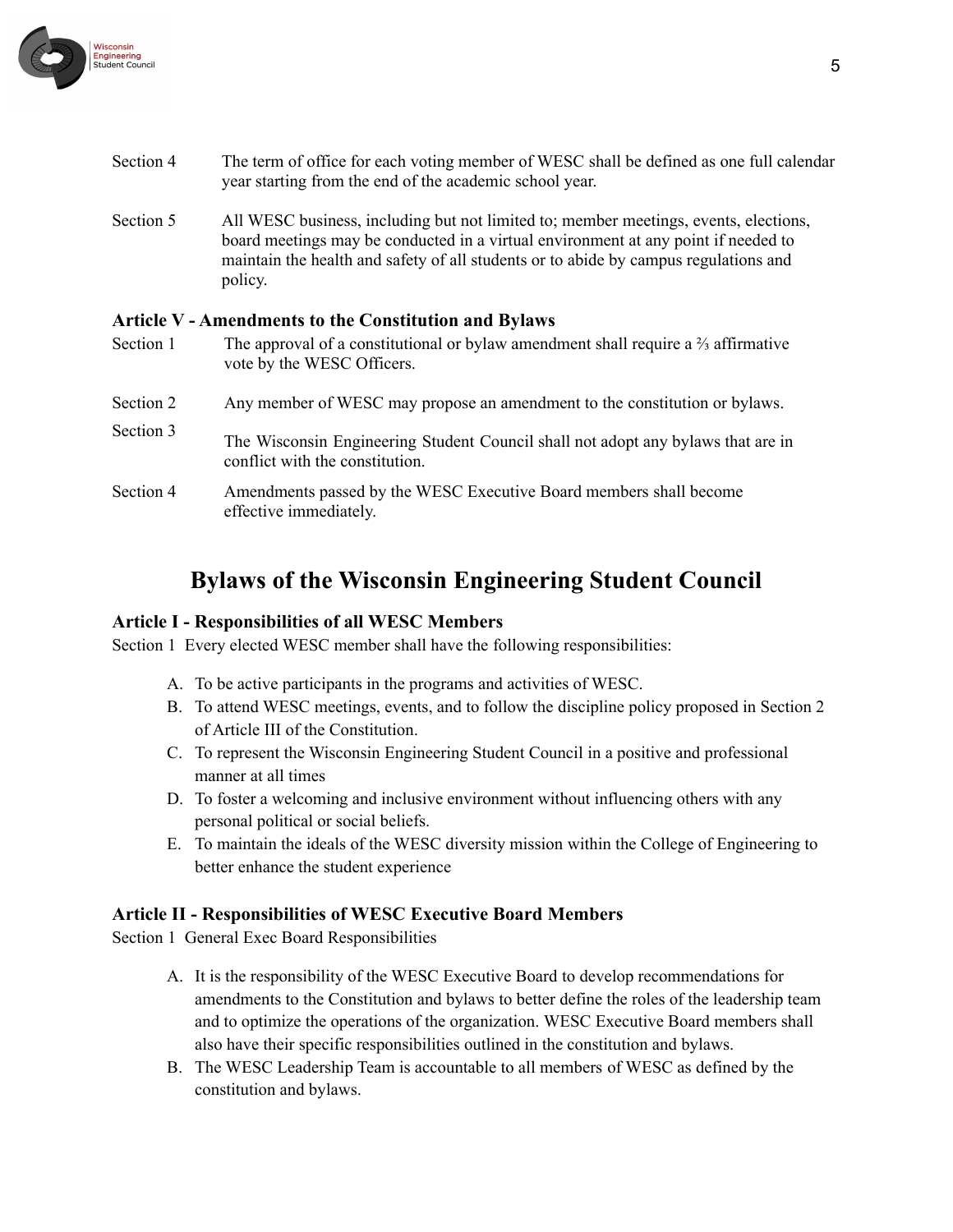

- C. Attend weekly executive board meetings and communicate with members of the board.
- D. To create turnover documents to allow for a smooth transition among new members of the leadership team.

Section 2 The President shall have the following responsibilities:

- A. To act as a coordinator of responsibilities, duties, and activities of the Wisconsin Engineering Student Council.
- B. To maintain an understanding of the balance of the organization's bank account.
- C. To serve as an ex-officio member of all committees and act as the official spokesperson of **WESC.**
- D. To foster an inclusive environment, taking steps toward diversity and inclusivity and recording action in any incident of reported bias.
- E. To serve as the official "connection" between University leadership and WESC's board, general members, and the students of the CoE.
- F. To proactively engage with other student advocacy and government groups to collaborate on efforts to improve the student experience.
- G. To act as one of the main supervisors of each Executive Board Member and serve as the mediator of all committee affairs.
- H. To create turnover documents to allow for a smooth transition among new members of the leadership team.
- I. Attend NAESC (National Association of Engineering Student Councils) Midwest Conference to learn more about other schools' engineering student councils and how to improve WESC.

Section 3 The Vice President shall have the following responsibilities:

- A. To stay up-to-date on all executive board and officer business and keep the board acting in accordance with the purpose as stated in the constitution and duties defined in the bylaws.
- B. To act as a coordinator of responsibilities, duties, and activities of the Wisconsin Engineering Student Council.
- C. To maintain the upcoming events calendar for each semester
- D. To serve as an ex-officio member of all committees and act as the secondary spokesperson of WESC.
- E. To foster an inclusive environment, taking steps toward diversity and inclusivity and recording action in any incident of reported bias.
- F. To act as the Secondary spokesperson of WESC.
- G. To facilitate communication between all members and committees, directing resources to members for assistance through communication with all Executive Board members and committees.
- H. To create turnover documents to allow for a smooth transition among new members of the leadership team.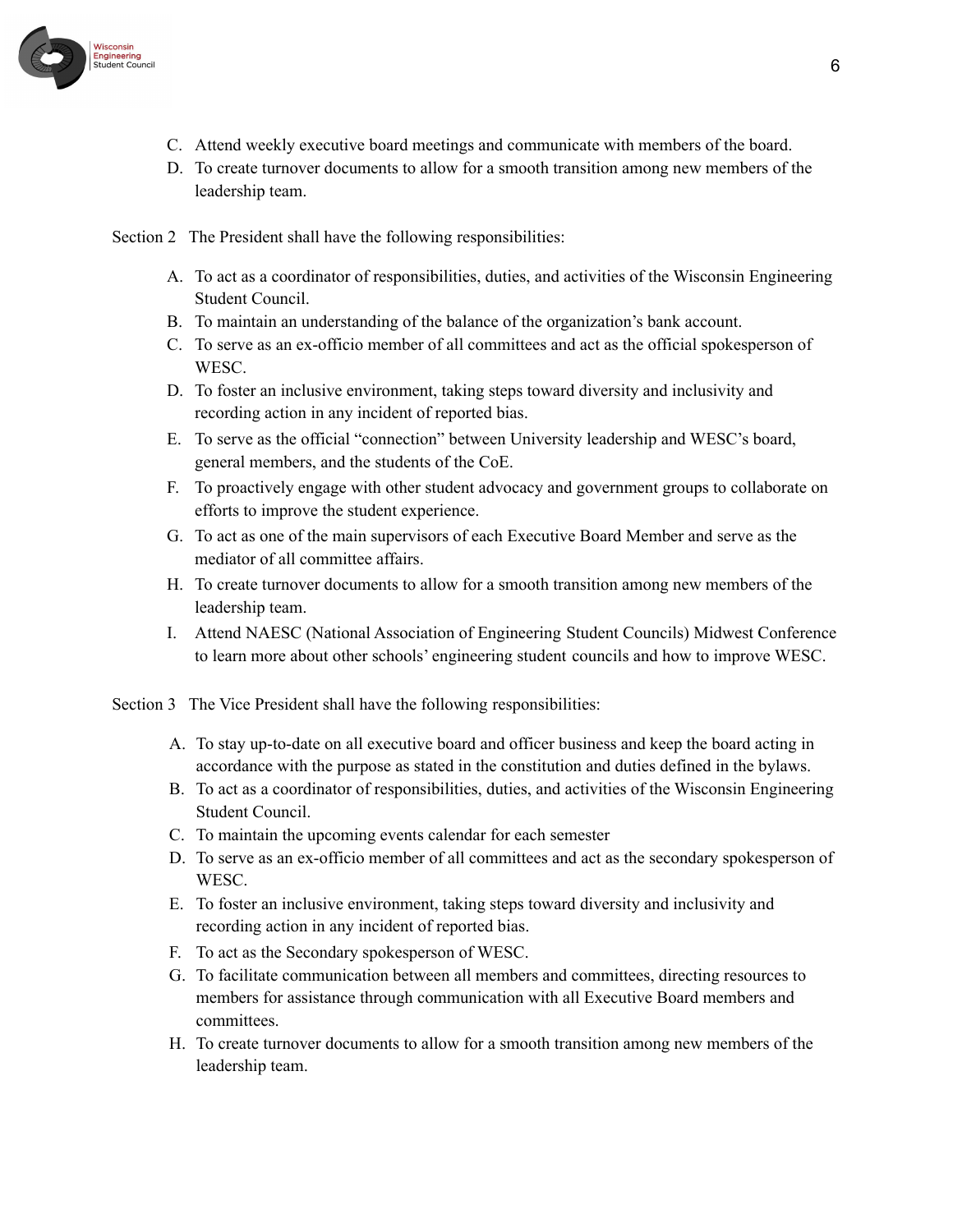

I. Attend NAESC (National Association of Engineering Student Councils) Midwest Conference to learn more about other schools' engineering student councils and how to improve WESC.

Section 4 The VP of Student Organizations shall have the following responsibilities:

- A. To strengthen communications with student organizations and tailor work to the specific needs of orgs.
- B. To serve as a resource for student organizations to answer questions regarding finances, advertising, resources, etc.
- C. To plan events to increase engagement in CoE student organizations (events that are partnered with student organizations).
	- a. Honor select involved student organizations at an end-of-the-year event
- D. To help increase involvement and recruitment in student organizations.
- E. To update engineering student organization contact information regularly.
- F. To meet with student organization leaders regularly to tailor efforts to their successes and needs.
- G. To lead a committee to assist with these tasks and meet regularly to foster collaboration within WESC.
- H. To create turnover documents to allow for a smooth transition among new members of the leadership team.
- I. Attend NAESC (National Association of Engineering Student Councils) Midwest Conference to learn more about other schools' engineering student councils and how to improve WESC.

Section 5 The VP Communications shall have the following responsibilities:

- A. To ensure that the WESC website (WIN page) is working properly and up to date at all times.
- B. The WESC website must include at very least, the following:
	- a. The web page must be aesthetically pleasing and informative.
	- b. An up-to-date copy of the constitution of the Wisconsin Engineering Student Council.
	- c. A current list of all WESC Executive Board members and Officers, including their email addresses.
	- d. A calendar of events and meetings for the current semester. Calendar is created and maintained by the Vice President.
	- e. The current WESC email address.
	- f. A committee membership application.
	- g. A link to pictures and information describing who WESC is and what they do.
	- h. Maintain and improve a positive image of WESC throughout the college.
- C. To manage the WESC Instagram account.
- D. To facilitate email communication with WESC general members and maintain the WESC mailing list.
- E. Create marketing materials for WESC events, including but not limited to posters, screensavers, and social media cover photos.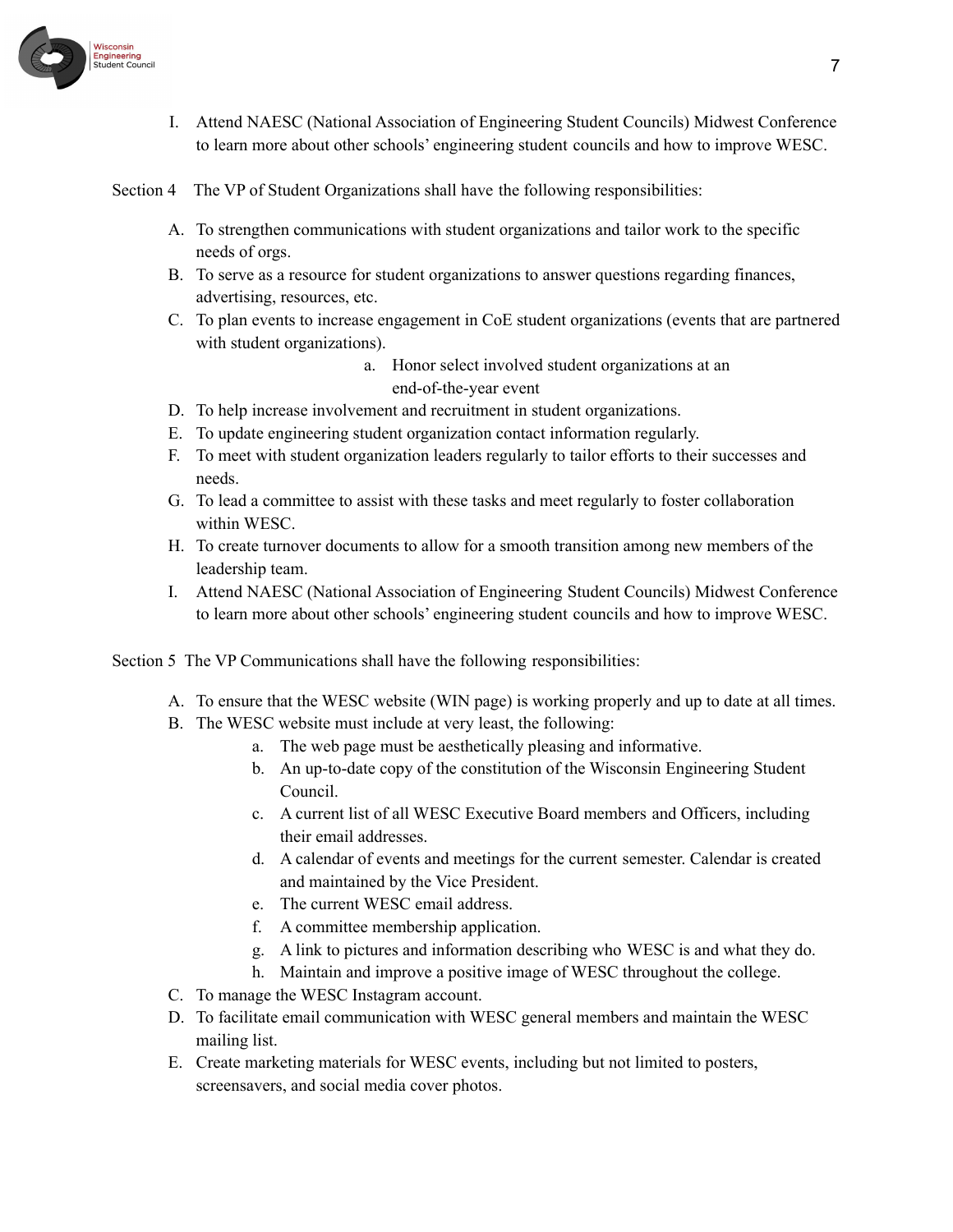

- F. Design WESC apparel and work with the President/Vice President to make apparel ordering plans.
- G. To create turnover documents to allow for a smooth transition among new members of the leadership team.
- H. Attend NAESC (National Association of Engineering Student Councils) Midwest Conference to learn more about other schools' engineering student councils and how to improve WESC.

Section 6 The VP Finance shall have the following responsibilities:

- A. To review all funding applications, offer funding recommendations based on criteria and eligibility, and determine an organization's true need amount by removing all illegitimate and unreasonable requests.
- B. To submit the proposed funding budget to the Advisor for approval.
- C. To abstain from any decisions involving groups with whom he/she is associated.
- D. To maintain an organized plan for approving money purchases for events (along with the President/Vice President).
- E. To keep inventory on all money spent and items used for prize giveaways throughout their term in office.
- F. To assist with the grant/scholarship process for student organizations and students in the College of Engineering.
- G. To create turnover documents to allow for a smooth transition among new members of the leadership team.
- H. Attend NAESC (National Association of Engineering Student Councils) Midwest Conference to learn more about other schools' engineering student councils and how to improve WESC.

Section 7 The VP of Diversity and Student Experience shall have the following responsibilities:

- A. To organize events, forums, and student feedback opportunities to gain insight into tailoring events to improve the student experience for others.
- B. To coordinate and facilitate events that help promote diversity initiatives in the College of Engineering.
- C. To foster a welcoming and inclusive environment among all students, student organizations, and senior leadership.
- D. To utilize feedback from student forums and go to the CoE leadership with solutions that are created on the students behalf.
- E. To maintain a strong line of communication between DSE engineering student orgs and the DAO.
- F. To create turnover documents to allow for a smooth transition among new members of the leadership team.
- G. Attend NAESC (National Association of Engineering Student Councils) Midwest Conference to learn more about other schools' engineering student councils and how to improve WESC.

Section 8 The VP of Recruitment and Engagement shall have the following responsibilities:

A. To assist VP of Student Orgs in planning Fall and Spring E-Bash.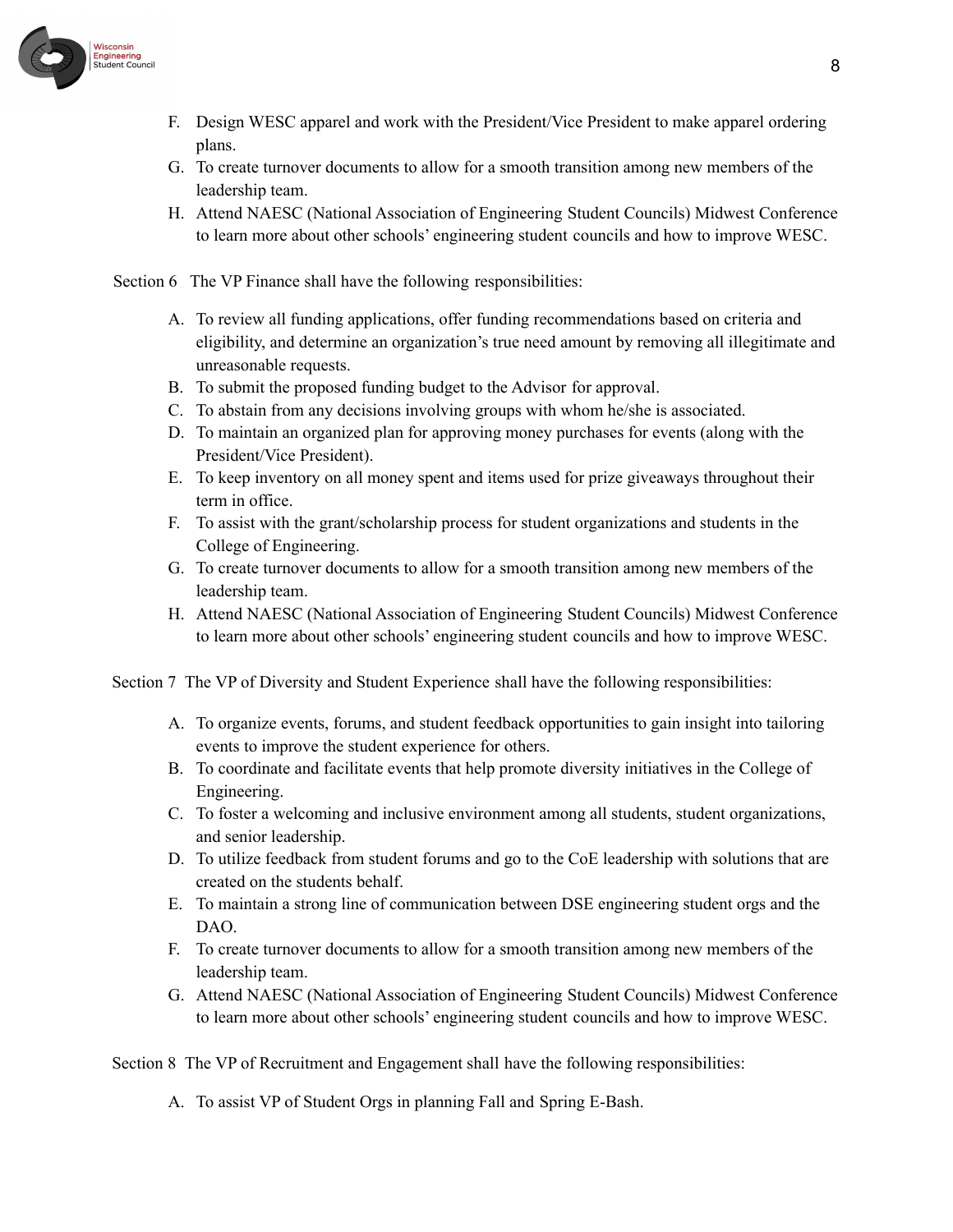

- Attend E-Bash and "present" WESC at E-Bash (get sign-ups/recruit)
- B. To host/assist with around 3 events per semester
	- Use events to either recruit new members for WESC, engage members with games/prizes, or to coordinate resources for COE students
- C. To attend NAESC (National Association of Engineering Student Councils) Midwest Conference to learn more about other schools' engineering student councils and how to improve WESC.
- D. To attend school-wide org fairs in Fall and Spring to represent WESC along with the President/Vice President and other members.
- E. To facilitate professional development events, such as Professional Skills Week and Major Exploration Night.
	- a. Partner with VP of Professional Relations to reach out to companies to attend events throughout the year
- F. To plan an end-of-year bash to celebrate and appreciate the engineering students' hard work throughout the school year.
- G. To create turnover documents to allow for a smooth transition among new members of the leadership team.
- H. To track engagement within WESC as an organization through general member meetings and WESC events.
	- Employ an engagement system to keep members of WESC active in the organization
- Section 9 The VP of Professional Relations shall have the following responsibilities:
	- A. To serve as the primary contact between WESC, ASM, NAESC, and our corporate sponsors.
	- B. To align WESC and professional partners' goals to facilitate improvement.
	- C. To inform the board of corporate event plans (strongly tied to the WESC advisor and College of Engineering) and collaborate with other VP's to facilitate these events.
	- D. Creates opportunities for corporate sponsorship through events, org grants, etc.
	- E. To add companies to the ongoing list of corporate sponsors to better improve WESC's industry relations and student organization connections
	- F. To design events geared towards professional development and growth for engineering undergraduates at the university
	- G. To create turnover documents to allow for a smooth transition among new members of the leadership team.
	- H. To attend NAESC (National Association of Engineering Student Councils) Midwest Conference to learn more about other schools' engineering student councils and how to improve WESC.

### <span id="page-8-0"></span>**Article III – WESC General Meetings, Events, and Communication**

Section 1 To fulfill the Mission Statement outlined in Article II of the Constitution, WESC will host at least one President's Meetings over the course of the school year. President's Meetings, run by the President/Vice President in conjunction with the VP of Student Organizations, will be open to engineering student organization leadership to share ideas and strategies for how to improve the CoE.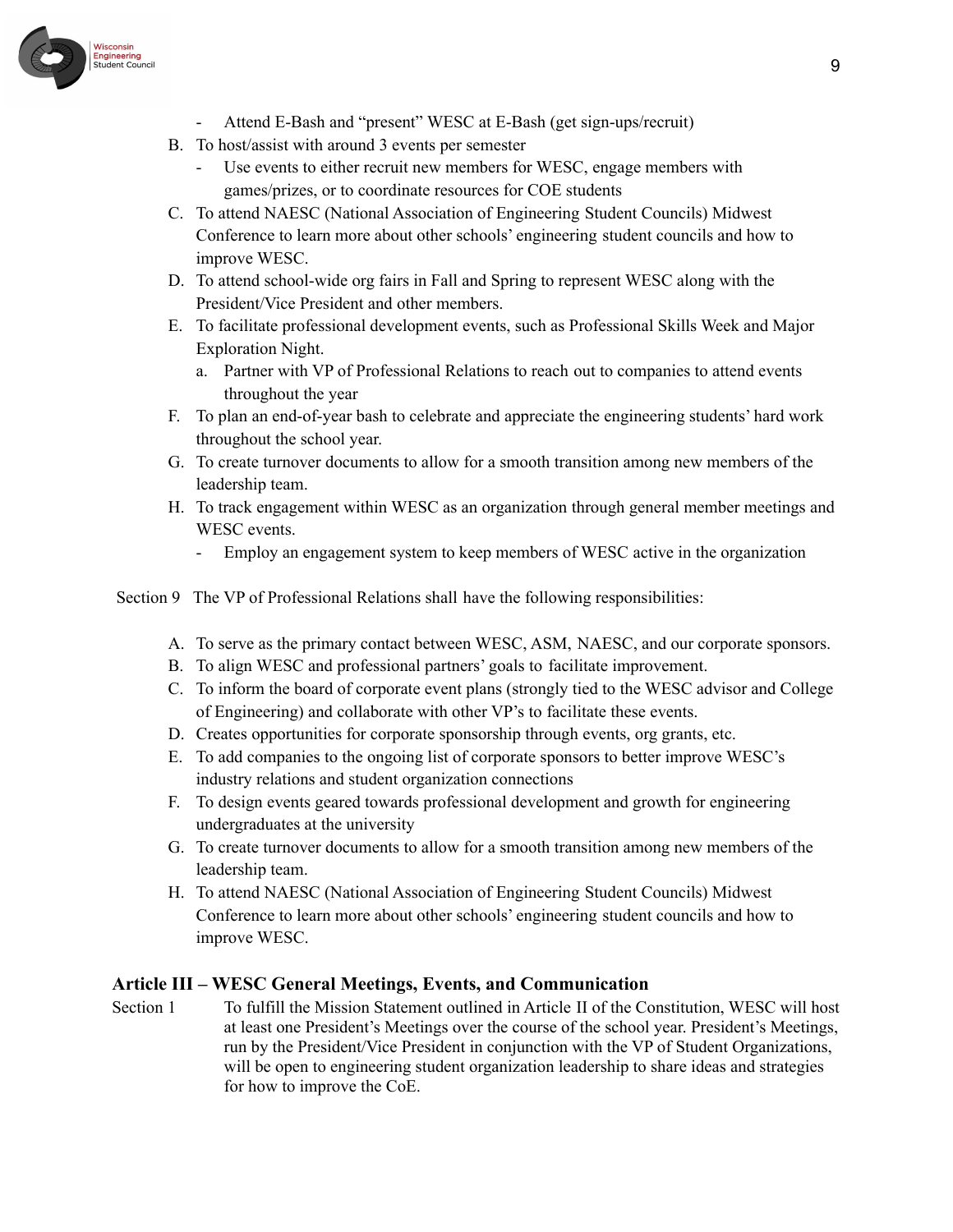

| Section 2 |                                                                                                                                                                                                                                                      |
|-----------|------------------------------------------------------------------------------------------------------------------------------------------------------------------------------------------------------------------------------------------------------|
|           | WESC will host events each semester that are meant to benefit all members of the CoE.<br>Event goals may include, but are not limited to, student organization improvement,<br>engagement, recruitment, professional development, and collaboration. |
| Section 3 |                                                                                                                                                                                                                                                      |
|           | WESC may choose to host one-time events. These could include, but are not limited to,<br>student workshops, information sessions, feedback opportunities, and networking events.                                                                     |
| Section 4 | A meeting will be considered "general" if WESC believes its contents are of importance<br>to all undergraduates in the College of Engineering and can gain feedback to enhance the<br>student experience.                                            |
| Section 5 | Time and location of all WESC general meetings and events will be communicated to<br>students in the CoE through advertising and/or email.                                                                                                           |

### <span id="page-9-0"></span>**Article V – WESC Executive Board Meetings**

- Section 1 WESC meetings shall be opened to the executive board and officer team. The President/Vice President may choose to close their meeting or portion of their meeting at any time.
- Section 2<br>All meetings will require a quorum, as defined in Article VII of the Bylaws, before beginning business.
- Section <sup>3</sup> At least two WESC Executive Board meetings shall be held each month unless otherwise designated by the President.

### <span id="page-9-1"></span>**Article VI - Nominations and Elections**

- Section 1 The winner will be selected by having the most votes for the position and votes shall be by anonymous online ballot. The results of the election will be disclosed immediately.
- Section 2 In the event that there are no nominations for a given elected position, the members of WESC shall fill this vacant position by a simple majority vote on potential candidates at the first WESC Executive Board meeting.

### <span id="page-9-2"></span>**Article VII. Quorum**

Section 1 A minimum of  $\frac{1}{2}$  the active members of the WESC Executive Board shall constitute a quorum, which shall be necessary to transact all business coming before a regular or special meeting.

### **Article VIII. Committees**